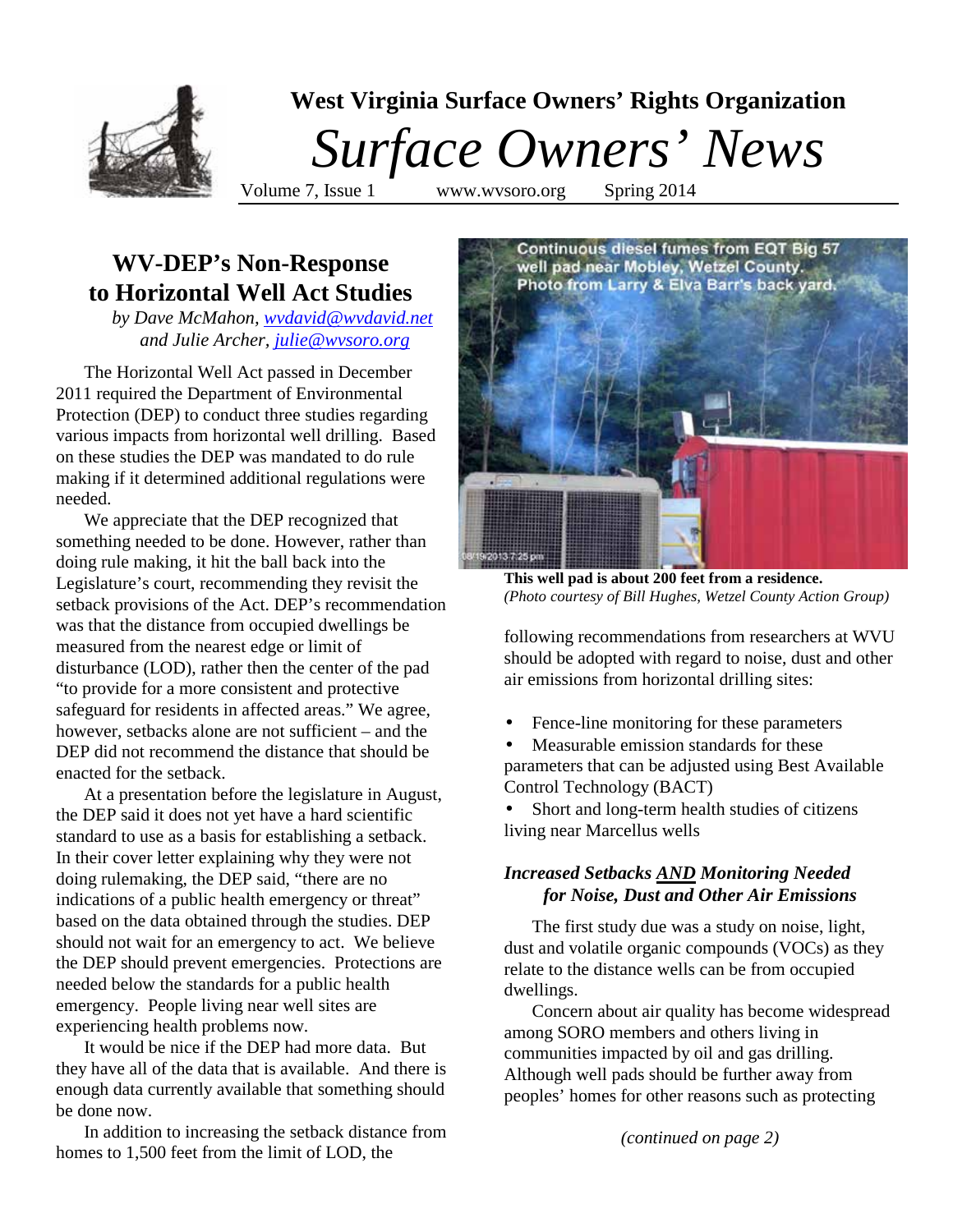

**Visible raw gas release that lasted more than 45 minutes** *(Photos courtesy of Bill Hughes, Wetzel County Action Group)*

# **Why We Need More Than Setbacks: Air Pollution Problems at Grandfathered Sites**

The well location restrictions established by the Horizontal Well Act do not apply to new wells on a multiple well pad if at least one of the wells on the pad was permitted or had an application pending prior to the passage of the Act.

The pictures above (and on page 1) are examples of air pollution problems at grandfathered sites – and illustrate why we need to monitor noise, dust, and other air emissions from horizontal drilling sites, and establish measurable emission standards for these parameters that can be adjusted using Best Available Control Technology (BACT).



**Well site at the left, as seen from the air**



**Another grandfathered site in Wetzel County** 

### **Horizontal Well Studies** *(continued from page 1)*

property values, we agree with the study's author, Dr. Michael McCawley, that a setback distance is not the way to address air quality problems due to variables in topography and meteorology – and because of the cumulative affects of having many wells in a particular area. Wetzel County, for example has more than 325 completed wells on 108 pads.

We support Dr. McCawley's recommendation to conduct short and long term epidemiological studies like the one in Colorado (and cited in his report) that showed increased cancer risks within ½ mile. But mostly we agree with Dr. McCawley that the people of West Virginia should not be guinea pigs. The studies Dr. McCawley suggests should be conducted, but we should NOT wait for the results of a long-term health effects study to act.

*(continued on page 3)*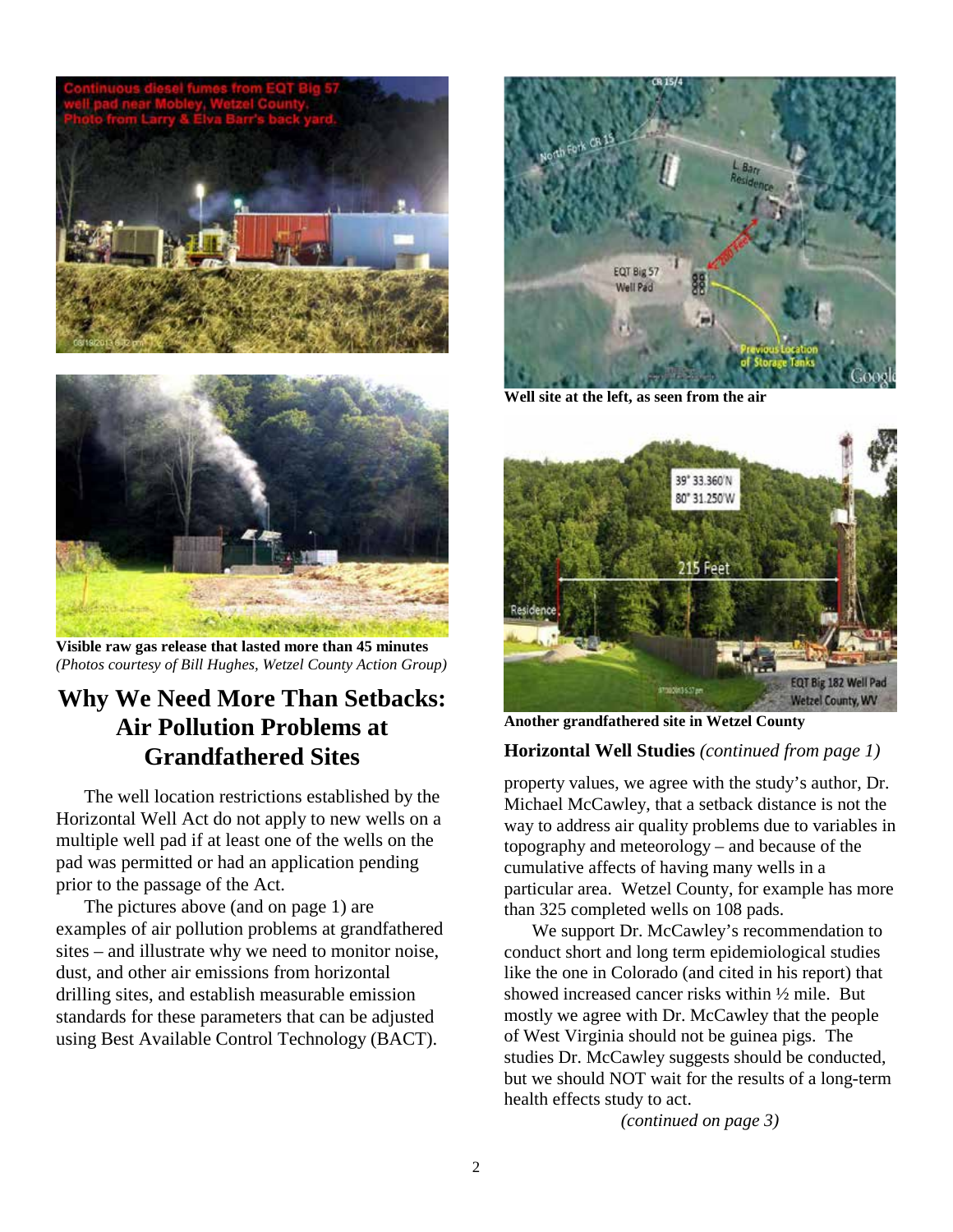### **Horizontal Well Studies** *(continued from page 2)*

We also support Dr. McCawley's recommendations to monitor noise, dust, and other air pollution in real time and, and to require drillers to alter their operations to avoid exceeding the emission standards for these parameters. Starting now – for all new horizontal shale wells (not just new pads but new wells) – drillers should be required to set up a monitoring trailer at the nearest residence, or other point of impact, that would transmit data in real time to the operator, regulators and the public.

If the industry is concerned about the cost of having to curtail its operations to meet these requirements, then they are sacrificing the health and the life savings of West Virginians to do so. Dr. McCawley said this is something the industry can do for about \$150,000. In most cases, that is only 1/4 of 1% of what is costs the driller to develop a Marcellus well site.

Unfortunately, the DEP has already demonstrated that it will not require drillers to follow Dr. McCawley's recommendations. We need the legislature to incorporate them into law, in addition to increasing the setbacks currently in place.

#### *Other Recommendations and Findings*

#### Dust

In addition to being part of the air quality monitoring, dust should be controlled so it does not show up on peoples' porches and cars. It's a simple enforceable test. If there is dust on peoples' porches and cars, the standard is being violated. Dr. McCawley's report says regulation is needed – "Workers noted that the only use of wetting agents that they had seen were when the sampler was being placed on site. While this may be an exaggeration, the amount of fine dust collected at the sites . . . [was] visible proof that some increased wetting agents use was needed", as well as slower speed limits.

#### Noise

The executive summary prepared by Dr. McCawley and reviewed by DEP said that the average noise levels recorded were below the level established by the EPA for long-term hearing loss -- 70 dBA or the equivalent of a kitchen exhaust fan on high.

DEP's standard for noise should not be hearing loss. The standard should be based on whether it disturbs peoples' sleep and whether it raises their blood pressure or otherwise affects their health.

The study noted that EPA said that average noise at 55 dBA interferes with outdoor human activity, and 45 dBA interferes with activity indoors. And there are health effects. According to the World Health Organization, at 30 to 40 dBA, "A number of effects on sleep are observed from this range: Body movements, awakening, self reported sleep disturbance, and arousals. Above 55 dBA, "The situation is considered increasingly dangerous for public health. Adverse health effects occur frequently, a sizeable proportion of the population is highly annoyed and sleep disturbed. There is evidence that the risk of [heart] disease increases."

We support Dr. McCawley's recommendation for impact point monitoring for noise, and for changes in operations if the noise level exceeds 55 decibels at peoples' homes.

#### Pit Safety and Construction

The important points regarding the pit study are: 1.) the industry cannot be trusted, and 2.) we cannot rely on the current system of regulation and enforcement.

Some of the pits included in the study were constructed before the Horizontal Well Act went into affect. The Act required pits to be built according to plans drawn by registered professional engineers. Those were somewhat better, but not without problems.

The engineers at WVU responsible for the study looked at fifteen (15) sites. At eight (8) of the 15, impoundments were not built to the specifications in the plans.

Six (6) of the sites were chosen for on-site field compaction density and moisture content testing. Seventy samples were taken at these six sites. Only 8.5% of the samples met the specified compaction standards.

According to the report, "these deficiencies reflect a lack of adherence to the best management practices set forth in the West Virginia Soil Erosion and Sediment Control Field Manual."

The study also found DEP inspectors have no formal training related to pits, impoundments and inspections. The inspectors only targeted the readily apparent problems such as slips and slides, while not recognizing or fully understanding indicators or warning signs of other problems that could lead to an emergency situation if not corrected and allowed to progress.

*(continued on page 4)*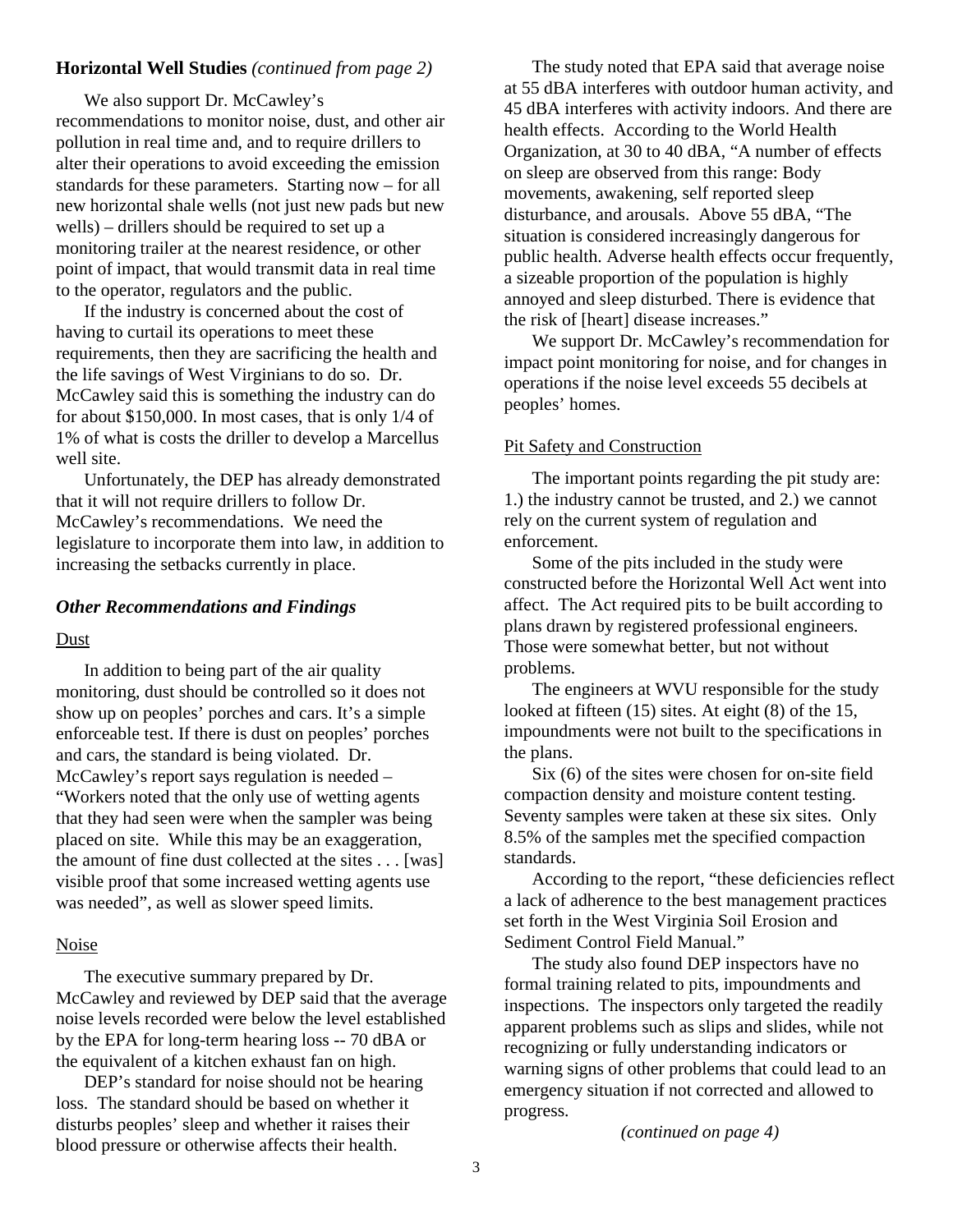### **Horizontal Well Studies** *(continued from page 3)*

### Pit Contents and Impacts on Water Quality

The second part of the pit study looked at the potential for groundwater contamination from pits as well as the toxicity and radioactivity of the waste materials that end up in pits, including cuttings.

While WVU was monitoring the groundwater around the pits that were studied, no leaking or contamination was detected. However, when a contaminant plume enters an aquifer, it can take the plume longer (years or decades) than the duration of the monitoring to reach and individual water well. This study should be continued long-term.

As far as the toxicity of the cuttings and other contents of the pits, the study tested flowback. Not surprisingly, since the Marcellus Shale is known to be radioactive, the level of radioactivity in samples of flowback taken at 4 of the 5 sites exceeded safe drinking water standards.

The study also analyzed some cuttings from toxicity including radioactivity — but these were only from vertical drilling! Researchers were not given access to or provided with samples of cuttings from the Marcellus Shale – cuttings that other studies have confirmed are radioactive. How radioactive? We still don't know.

Because the Marcellus is radioactive and because pits contain other potentially hazardous substances, on-site burial of Marcellus drilling waste must be banned. We appreciate that most drillers are now using closed loop systems, are taking it to landfills and cannot bury it on-site without the surface owner's consent. We expect the industry agreed to this because it understands the dangers of naturally occurring radioactive materials or NORMs. From a surface owner perspective, taking this waste to landfills is certainly better than on-site burial. Nevertheless, we understand and appreciate the concerns of some local solid waste authorities and our allies in the environmental community about the waste going to landfills that are not designed as hazardous waste landfills. So, what should be done? See **SORO Concerned About NORMs** in the next column.

*Editor's Note: This article is a condensed version of a presentation WV-SORO gave to members of the Joint Judiciary Committee in December 2013.* 

# **SORO Concerned About NORMs**

*by Norm Steenstra, norm@wvcag.org*

A major issue concerning the huge increase in Marcellus Shale drilling is its waste disposal. NORMs (naturally occurring radioactive materials) are widely present in the Marcellus. What to do with the huge volumes of waste generated is a major concern for both surface owners and state environmental organizations. Last year, with the stroke of a pen, WV Department of Environmental Protection (DEP) Secretary Randy Huffman declared that drilling waste was exempt from tonnage limits in state municipal landfills. As a result of this arbitrary act, seven landfills experienced up to a fourfold increase in truck traffic and waste tonnage. The DEP seemingly also ignored the state law that prohibits the dumping of ANY radioactive material in a landfill.

Taking the approach if we don't test for radioactivity it must not be radioactive, the DEP has acknowledged that it has not tested the horizontal drilling cuttings, something that was supposed to be done in the course of the studies mandated by the Horizontal Well Act. SORO and other groups confronted the DEP and brought the issue to the legislature's attention during the legislative session, which ended last month.

The good news is that the practice of burying the waste on or near the drilling site, while not strictly prohibited by law, is no longer being permitted. So what does one safely do with it? The not so good news is that, with the blessing of the Legislature, the DEP continues to allow landfills to accept the waste while it studies the radioactivity issue. A report is due to the Joint Legislative Oversight Commission on Water Resources and the Legislature's Joint Committee on Government and Finance July 1, 2015. In the meantime, any solid waste facility taking drill cuttings and drilling waste must install radiation monitors by January 1, 2015.

In addition, the legislature has mandated that the DEP develop rules to establish limits for radiation, as well as other unique toxins associated with drill cuttings and drilling waste including, but not limited to heavy metals, petroleum-related chemicals, (benzene, toluene, xylene, barium, chlorides, radium and radon).

Stay tuned because radioactive material is the gift that keeps on giving and giving and giving!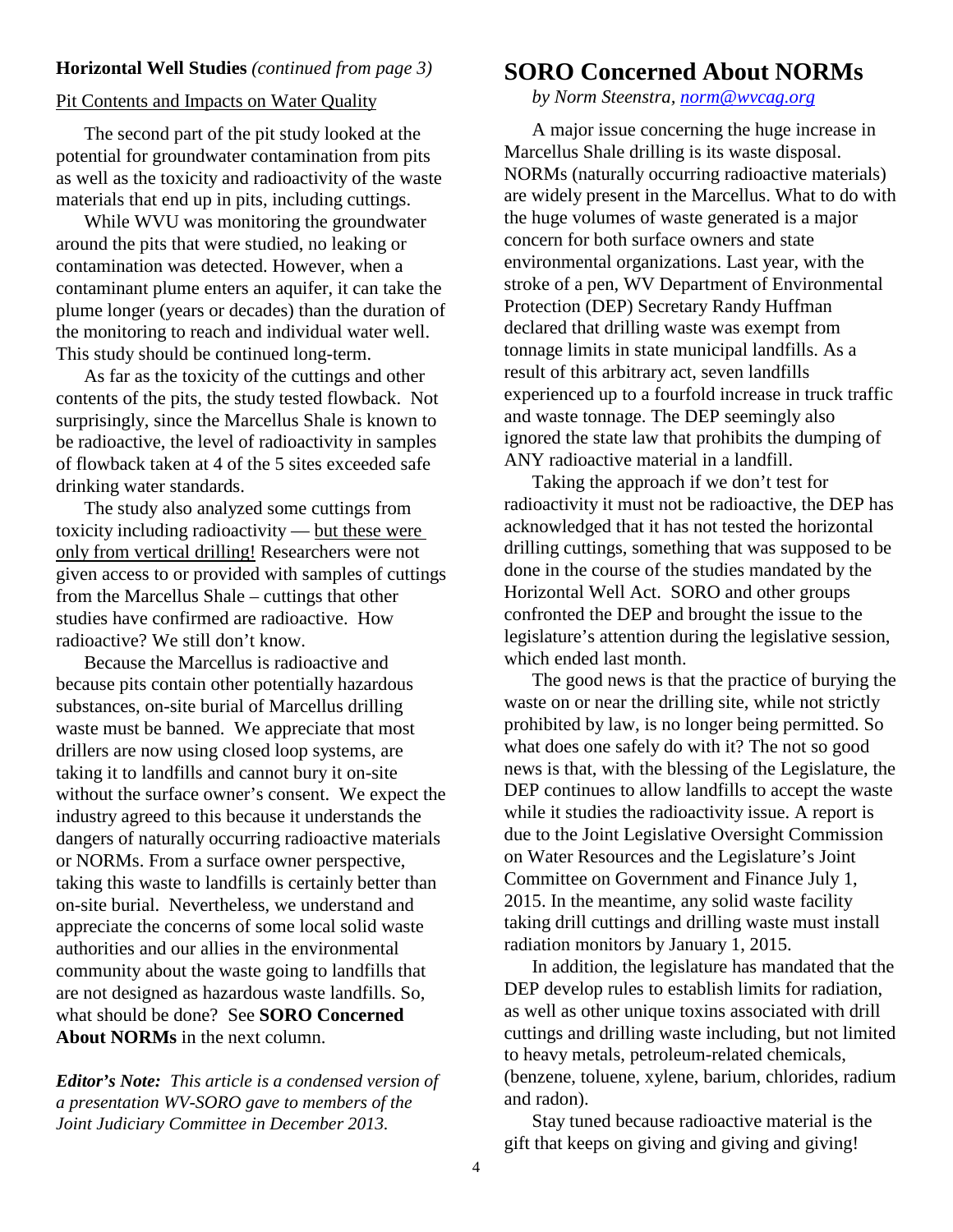# **DEP Stonewalls Citizen Concerns on Ritchie County Injection Well**

*by Gary Zuckett, garyz@wvcag.org*

Reports from residents living near Hall Drilling's fracking fluid disposal and underground injection operation near Ellenboro in Ritchie County tell of continuous truck traffic in and out of the facility. This site was the subject of a DEP public hearing last December where local residents opposed the expansion of the facilities' existing permit to allow "commercial" disposal – i.e. accepting of toxic drilling fluids for disposal from all comers, rather than limiting it to waste generated only by Hall's drilling operations.

The site is has two open pits. The first being a settlement pit for the heavy material (sludge) to sink and then the liquid waste flows into the next pit before it is injected under high pressure into one of two disposal wells on the site.

Since the December public hearing at the local high school there has been no official word from DEP about the status of the revised permit application, but, considering the amount of truck traffic now accessing the location, local citizens and landowners are concerned that it may have been approved.

That is not their only concern. Cattle have been dying off on a farm adjacent to the facility and the landowners' water well there has tested positive for arsenic. Several nearby landowners had no idea that this operation was accepting and disposing of toxic drilling waste until the December hearing.

Continued efforts to get answers from DEP by local citizen groups and watershed associations (including Friends of the Hughes and the Doddridge County Watershed Association) have been met with silence from the agency. What are they trying to hide? Has this permit been approved? Why are the cows next door dropping dead? Where is the arsenic in the water well coming from?

This situation is remarkably similar to the experiences of landowners near a another waste disposal site in Fayette County where local residents have reported the pits are leaking and affecting local wells and an adjacent stream that flows directly into the New River just upstream from the drinking water intake for Fayetteville and the surrounding area. See www.dirtysecretwater.com for their story.

# **Groups Seek Shut Down Problem Waste Disposal Site**

*by Julie Archer, julie@wvsoro.org*

WV SORO has joined the Natural Resources Defense Council (NRDC), the Plateau Action Network (PAN) and local landowners in asking the state to shut down a problem waste disposal site in Fayette County, which has a history of violations that threaten the environment, as well as the health and safety of the community.

In February, DEP renewed the facility's permit despite objections and concerns raised by SORO, NRDC, PAN and several nearby residents regarding Danny Webb Construction, Inc.'s fitness to operate a facility which handles toxic waste — given the multiple violations and non-compliance with state orders by the company. A month later, the DEP revoked the permit due to "procedural deficiencies" but issued an order that allows injection of drilling waste to continue at the site indefinitely.

In our appeal to the Environmental Quality Board (EQB), WV-SORO and the other appellants argue that DEP's issuance of the order violates various federal and state laws and regulations, including the public policy of the state of West Virginia to maintain reasonable standards of purity and quality of the waters of the state under the WV Water Pollution Control Act and the WV Groundwater Protection Act. We also argue issuance of the order violates the state's hazardous waste laws because activities at the site constitute a hazard to the safety of persons and could damage publicly owned resources, in addition to failing to protect fresh water sources or supplies.

The stream adjacent to the site is a tributary of Wolf Creek, the source of emergency drinking water for Fayetteville. Wolf Creek is an impaired stream listed on the state's listing of impaired waters under the Clean Water Act and the Water Quality Planning and Management Regulations.

Although some of the water quality issues may be attributable to previous activities in the watershed and on the DWC site, this does not relieve DWC of its obligation and responsibility to follow the law and the terms of its permits, nor does it relieve the DEP's obligation and responsibility to enforce the law and protect the public and the environment.

*(continued on page 6)*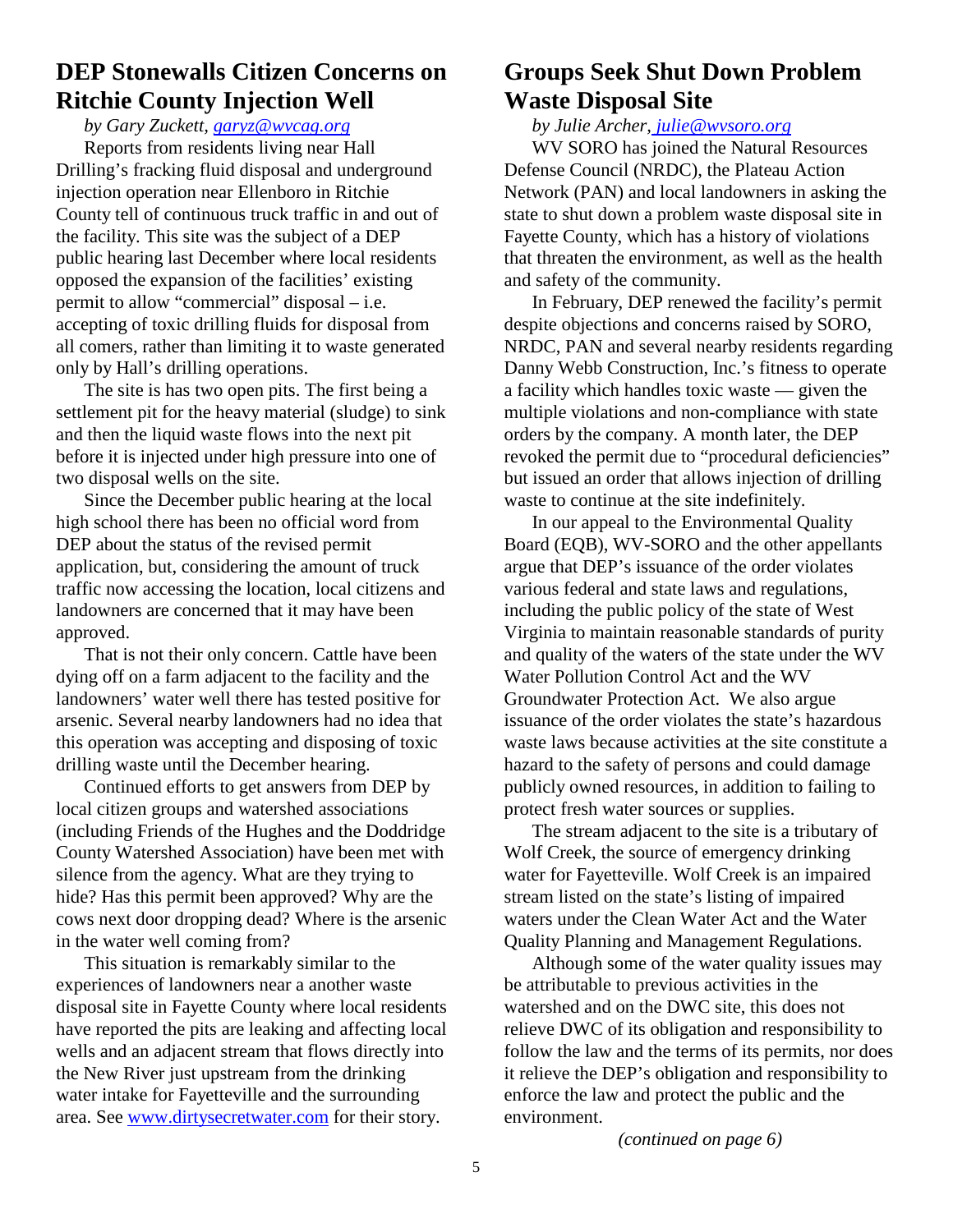### **Problem Site** *(continued from page 5)*

There is strong evidence that DEP has turned a blind eye to a flagrant violator, and we believe the history of this site raises questions about whether DEP has authorized continued activity, potentially putting the public at risk, despite indications that the operator may have regularly violated the DEP's orders.

Appellants are asking the EQB to reverse or vacate the March order issued by DEP altogether and require all injection at the site to stop until a permit can be issued that complies with state law.

## **A Brief History of the DWC Site**

Danny Webb Construction was initially issued a permit to operate a Class II D oil and gas wastewater disposal well in May of 2002. In association with the injection wells at this site, Danny Webb Construction (DWC) also constructed two open pits at the site. Starting in 2004, DEP received multiple complaints of a foul odor emanating from open pits that DWC was using to store waste fluids. The DEP investigated and based on ongoing odor complaints, DEP required DWC to take several actions to remedy the situation. Records indicate that only one of these was timely completed in a timely manner. Others were completed only much later, well after the requirements had been imposed.

In January 5, 2007, DEP issued a notice of violation to Danny Webb Construction, noting that the company had not "follow[ed] the conditions of the permit" including failures to install culverts, a ditch line, and sediment control measures.

In May of 2007, Danny Webb Construction applied for a UIC permit renewal. At the time, DEP received numerous comments from local residents expressing opposition to the renewal of the permit, including from the Fayette County Health Officer. While many concerns were raised by local residents, a significant number mentioned ongoing problems with noxious odors. In addition, the DEP received a communication from an Underground Storage Tank Inspector noting that Mr. Webb had provided the inspector with conflicting stories about the activities at the site. Despite these ongoing problems and concerns, DEP issued a renewed permit on October 25, 2007.

Since that time, DWC was cited more than once

for underground injection into another well at the same site without a permit.

DWC was also cited for failure to pump the fluid in the pits into tanks and close the pits within six months of permit issuance. Unfortunately, despite a longstanding pattern of noncompliance by DWC, the DEP later reversed its position and issued an order allowing DWC to keep the pits in operation, "so long as they contain only fluids and do not cause objectionable odors off-site." However, local residents have continued to report offensive odors to the present time.

In addition, in 2010, DEP issued at least two notices of violation to DWC because oil not associated with produced water was observed in the pits.

# **WV-SORO, Allies Intervene in Stormwater Permit Appeal**

*by Julie Archer, julie@wvsoro.org*

SORO has joined with the WV Environmental Council and the WV Rivers Coalition to intervene in *IOGA WV v. WV-DEP*. IOGA WV (the Independent Oil and Gas Association of WV) is challenging the DEP Division of Water and Waste Management's (DWWM) issuance of a permit that governs oil and gas related construction activity. A general permit covering these activities has been needed for some time, but is especially needed now to protect West Virginia's streams from sedimentation caused by the construction of pipelines, processing facilities and other infrastructure related to Marcellus Shale gas development.

The state continues to see an increase in these types of construction projects and we felt it important to support the DWWM for taking the initiative to regulate stormwater discharges from these activities (even though the Division is not required to do so under the Clean Water Act), as this pollution has the potential to have devastating effects on the state's rivers and streams, degrading water quality and effecting our members' and other citizens' use and enjoyment.

A hearing before the Environmental Quality Board was initially scheduled for December, but there have been several continuances of the proceedings as the parties try to work out the terms of a settlement.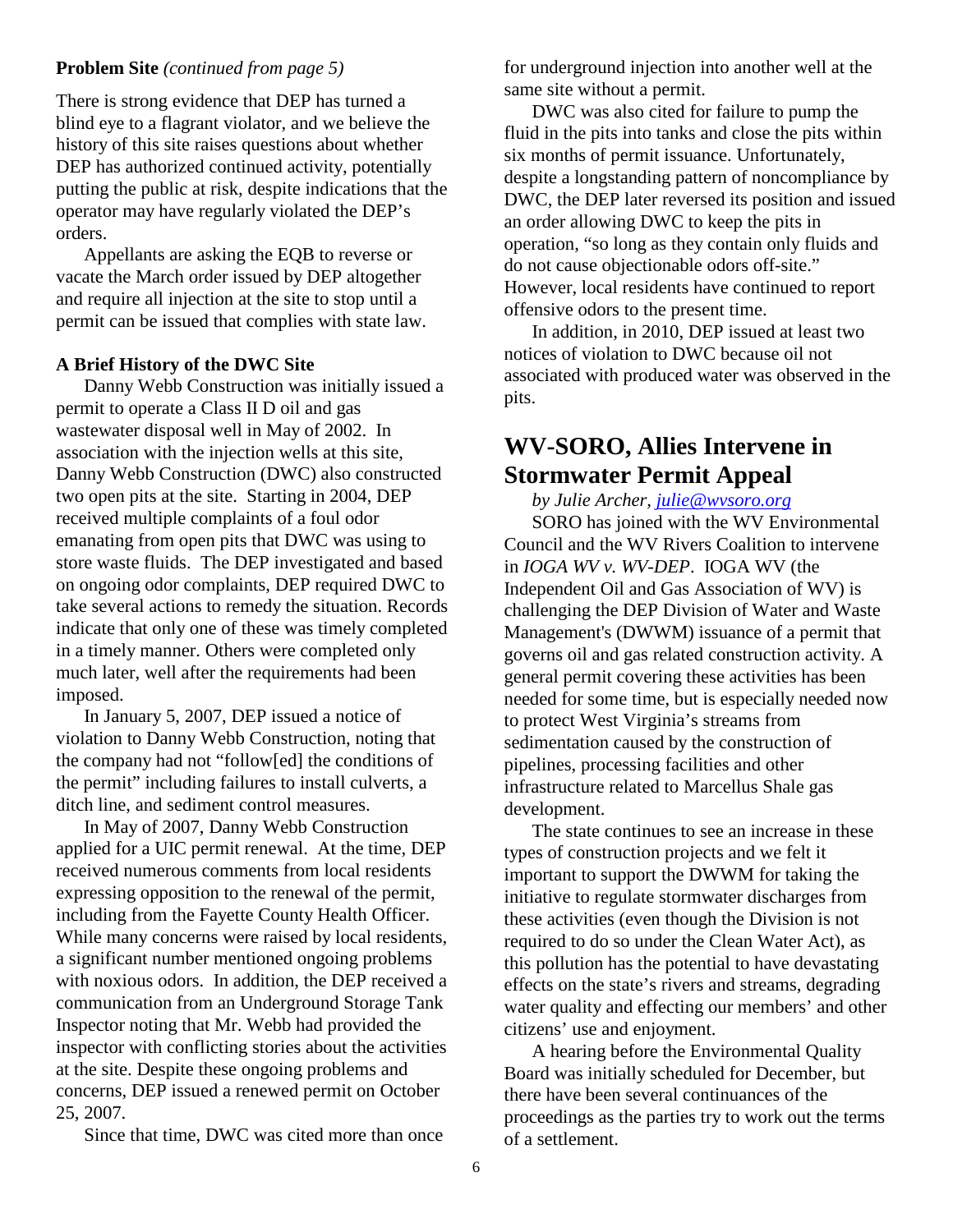# **WV-SORO Litigation Update**

A few years ago, WV-SORO began focusing on litigation as a means to further our goals of helping surface owners have their rights recognized and respected, and giving them more say when oil and gas development occurs on their land. The hope was that the Courts, which generally are less subject to political influence, would be more responsive to recognizing surface owners' rights and interests.

Here is a brief update on some cases we've been involved in. For more background on these cases see our Summer 2012 newsletter.

### *DEP and EQT vs. Hamblet*

In September 2012, the West Virginia Supreme Court heard arguments in this case seeking a decision as to whether a surface landowner has a right to an administrative hearing on, and an appeal of, the Department of Environmental Protection's (DEP) decision to issue a permit to drill a gas well on the surface owner's land. Unfortunately, the Court ruled against Mr. Hamblet saying that current state statutes do not give surface landowners the right to appeal drilling permits.

The court also ruled against WV-SORO, which had been granted intervener status in the case to support Hamblet's argument that surface owners have a right to appeal state agency decisions and to argue that surface owners also need a hearing before the permit is issued. In addition, SORO had argued that surface landowners have constitutional rights to appeal drilling permits.

This was obviously not the outcome we had hoped for in this case. We are disappointed that the Court did not affirm that surface owners have a constitutional right to appeal the state's decision to issue drilling permits, and that they declined to address our argument regarding surface owners' rights to an administrative hearing before the permit is issued.

We do appreciate that the court urged the Legislature to re-visit the issue and to consider whether surface owners should be afforded an administrative appeal. However, legislation was introduced during the 2013 and 2014 legislative sessions, but was not taken up.

### *Cain vs. XTO*

Two years ago, WV-SORO attorney and cofounder Dave McMahon filed such a case on behalf of Marion County landowner and WV-SORO member Richard Cain that would have determined whether drillers can use a surface owner's land to drill horizontal wells into neighboring mineral tracts without the surface owner's consent.

If Mr. Cain had prevailed, it would have made it more difficult and expensive for gas companies to site multi-acre Marcellus well pads on surface owners' land. Unfortunately, U.S. District Court Judge Irene Keeley withdrew her motion asking the West Virginia Supreme Court of Appeals to answer the questions at the center of the case. The case then entered mediation and was settled out of court late last year.

WV-SORO is again looking for the right test case to take to the Supreme Court, whether that is someone with a first inkling that the driller is coming or someone who has a well pad on them already. We think the law is clear based on legal treatises and cases on coal mining, but there is no West Virginia Supreme Court case on this issue for horizontal gas wells. As a result, the companies get away with having their landmen tell surface owners that the company has a right to put one of these enormous, long lasting, property devaluing, and potentially dangerous well pads on the surface owners' land. Most people's life savings are tied up in their home and land, and they end up with a devalued place few people would want to live, a place they cannot sell it because their mortgage was based on the value of their place before the monstrous well pad was constructed, and it is a tragedy.

### *EQT vs. Doddridge County Commission/Huffs et al*

The bright spot in our litigation efforts has been raising awareness about the need for counties and municipalities to revise their floodplain ordinances in response to Marcellus Shale development. The problem is that most local floodplain ordinances followed a model provided by the state that assumed that the owner of the surface of the land is the person or entity that will be applying for a permit to put fill or structures on the surface in a floodplain. However, if the surface owner does not own the

*(continued on page 8)*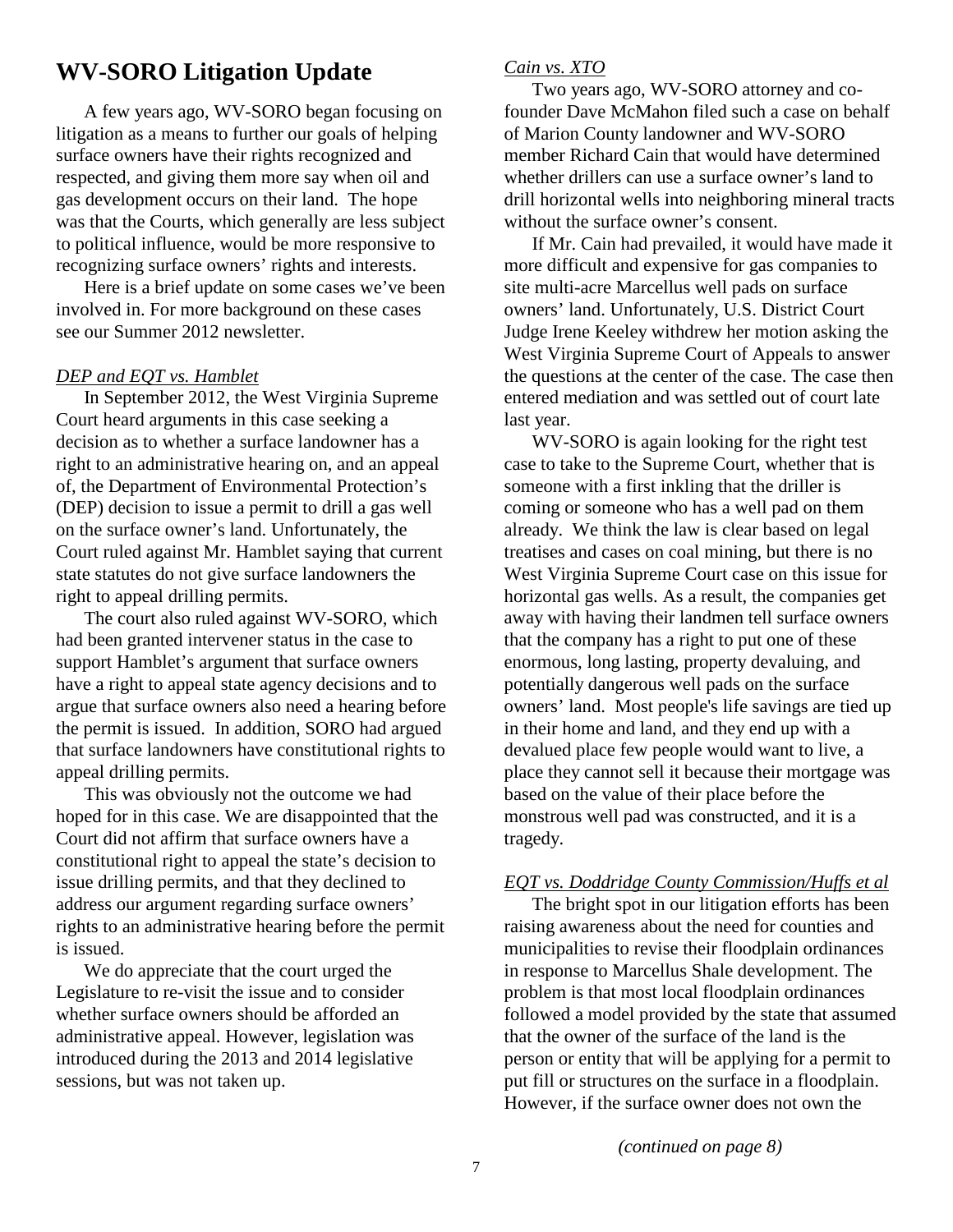### **Litigation Update** *(continued from page 7)*

minerals, or even if the surface owner owns the minerals but has leased them out, it will be the oil and gas driller and not the surface owner that applies for the floodplain permit – and under the current model ordinance, the surface owner will know nothing about, and have no input into the driller's application for a floodplain permit to put fill and structures on the surface owners' land.

In 2012, the Doddridge County Commission found itself in a mess when EQT filed for a permit to move 60,000 cubic yards into the Huffs' meadow. The County granted the floodplain permit. The Huffs and their neighbors upstream and downstream knew nothing about the application for or the granting of the permit until after it was done and too late to appeal. Months later, when they found out, they complained to the County Commission that the company's plans violated the County's floodplain ordinance and would make future floods worse.

In response to the complaint, the county's floodplain coordinator revoked EQT's permit. EQT then sued the County Commission. The Huffs intervened in the case with assistance from SORO attorney and co-founder, Dave McMahon. Ultimately, the judge in the case ruled that the county's floodplain ordinance was unconstitutional because it failed to provide due process to surface and adjoining landowners potentially affected by the development for which EQT was seeking a permit.

As a result of the lawsuit, Doddridge County adopted a new floodplain ordinance that gives notice and some rights to input to surface owners and other nearby property owners, and the state is working on a new model ordinance to ensure that surface owners are notified when drillers apply for floodplain permits. In the meantime, we have been reaching out to county officials through their associations to let them know about the potential problems with their ordinances and encourage them to take corrective action.

# **Wellness & Water II, Marcellus Academy Educate About the Impacts of Fossil Fuel Extraction** *by Julie Archer, julie@wvsoro.org*

You know some major problems exist when nearly 75 people devote a large amount of time on a summer weekend to exploring an issue in depth. On June 29-30, 2013, the second Wellness & Water public education event was held in Buckhannon, WV. Starting with the first event in September 2012, these gatherings have provided opportunities for members of environmental organizations and allied groups like our Surface Owners' Rights Organization (WV-SORO), and other concerned citizens to gather for networking and information sharing opportunities. In addition to WV-SORO, co-sponsors of this year's event were the Doddridge County Watershed Association, the Ohio Valley Environmental Coalition, the WV Chapter of the Sierra Club and the WV Highlands Conservancy. Speakers and workshop leaders for the event included scientific and public policy experts, in addition to representatives from various organizations which seek to provide information and assistance to people who are concerned about their water quality and/or finding alternatives to fossil fuel usage. Attendees also heard testimonials from five coal and gas affected residents. Many participants said that this was the most powerful portion of the program.

Wellness & Water II participants agreed that we need to come up with processes for continued information sharing. To that end, a permanent Facebook page will be created and all who 'Like' the page will be able to post comments and receive information. Future events, action opportunities, and networking possibilities will be posted there, Stay tuned to our action alerts and newsletters for more information about this.

Two weeks following Wellness & Water (on July 13-14, 2013), more than 40 activists from around the state gathered again in Buckhannon for another educational opportunity sponsored by the WV Chapter of the Sierra Club. The goal of the club's third annual Marcellus Academy was to provide those working to address Marcellus drilling related issues in their communities with tools to

*(continued on page 9)*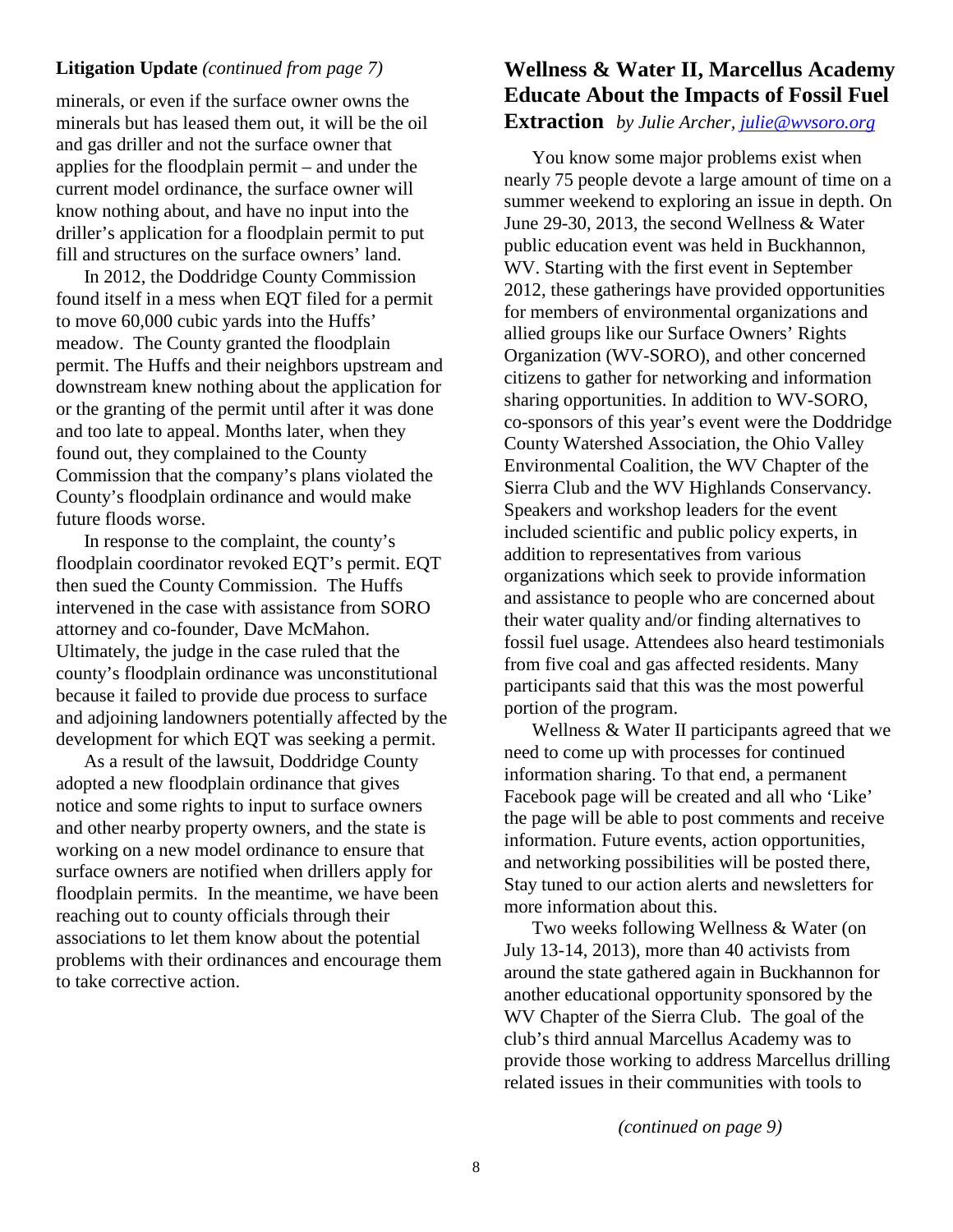## **Wellness & Water** *(continued from page 8)*

organize others, to monitor industry practices, and to help guide local and legislative leaders toward implementing sound policies to address these issues.

On Saturday morning, Dr. Michael McCawley of the WVU School of Public Health kicked off the weekend with a discussion of the results and recommendations from his assessment of air, noise and light impacts from horizontal drilling operations. Gene Smith and Rick Campbell with the WV DEP Office of Oil & Gas followed with a presentation on their agency's role in gas drilling. Later in the day, Dr. Ben Stout of Wheeling Jesuit University spoke about the mounting problems with toxic drilling waste and the proposed Green Hunter wastewater facility near in Wheeling. That evening, former State Senator and environmental advocate Charlotte Pritt, and Delegate Mike Manypenny teamed up for a presentation on the WV Legislature – Who's Who and How It Works.

On Sunday, Alan Collins, Professor and Assistant Director, Division of Resource Management at WVU spoke about the results of the recent survey of West Virginia landowners he conducted to determine what impacts (both positive and negative) shale gas drilling has had on surface owners.

The weekend also featured a series of presentations focused on monitoring industry activity. This included a presentation by Bill Hughes of the Wetzel County Action Group on trucks and heavy equipment on our roads -- what they are, what they do and what drilling phase is happening when certain trucks and equipment arrive at a well site. Upshur County residents Cindy Rank and Tim Higgins presented a slide show of a near by well site from site preparation to current production phase in preparation for a visit to the site before attendees departed for home.

*Robin Blakeman of the Ohio Valley Environmental Coalition and Chuck Wyrostok, Outreach Organizer with the WV Chapter of the Sierra Club contributed to this article.*



### **Save the Date:**

Marcellus Academy June 21-21, 2014 WV Wesleyan College Buckhannon, WV Details TBA

# **WV-SORO: Who We Are**

When SORO formed in 2007, it was in response to the many calls we received from landowners concerning abuses from by the oil & gas Industry. Although a few companies that own thousands of acres joined SORO, our mission was to assist and guide the thousands of smaller tract surface owners across the state.

So who are we? Our current membership includes more than 160 people living in 26 other states that still own land in West Virginia. Most are heirs of the family "home place" and represent about 18% of our total membership. More than 750 SORO members still reside in West Virginia and own land in 54 of our 55 counties (– all except Morgan).

| <b>COUNTY</b> | # of MEMBERS                  |
|---------------|-------------------------------|
| Harrison      | 63                            |
| Upshur        | 62                            |
| Doddridge     | 60                            |
| Lewis         | 52                            |
| Kanawha       | 48                            |
| Roane         | 45                            |
| Ritchie       | 40                            |
| Marion        | 32                            |
| Wetzel        | 23                            |
| Marshall      | 20                            |
| <b>Total</b>  | 445 (60% of In-State Members) |

# **Top 10 SORO Membership Counties**

Although SORO receives some grants to support our work, we also on financial and other support from our members to keep us going. Please renew your membership or send a donation today using the form on the back of this newsletter. *Thank You!*